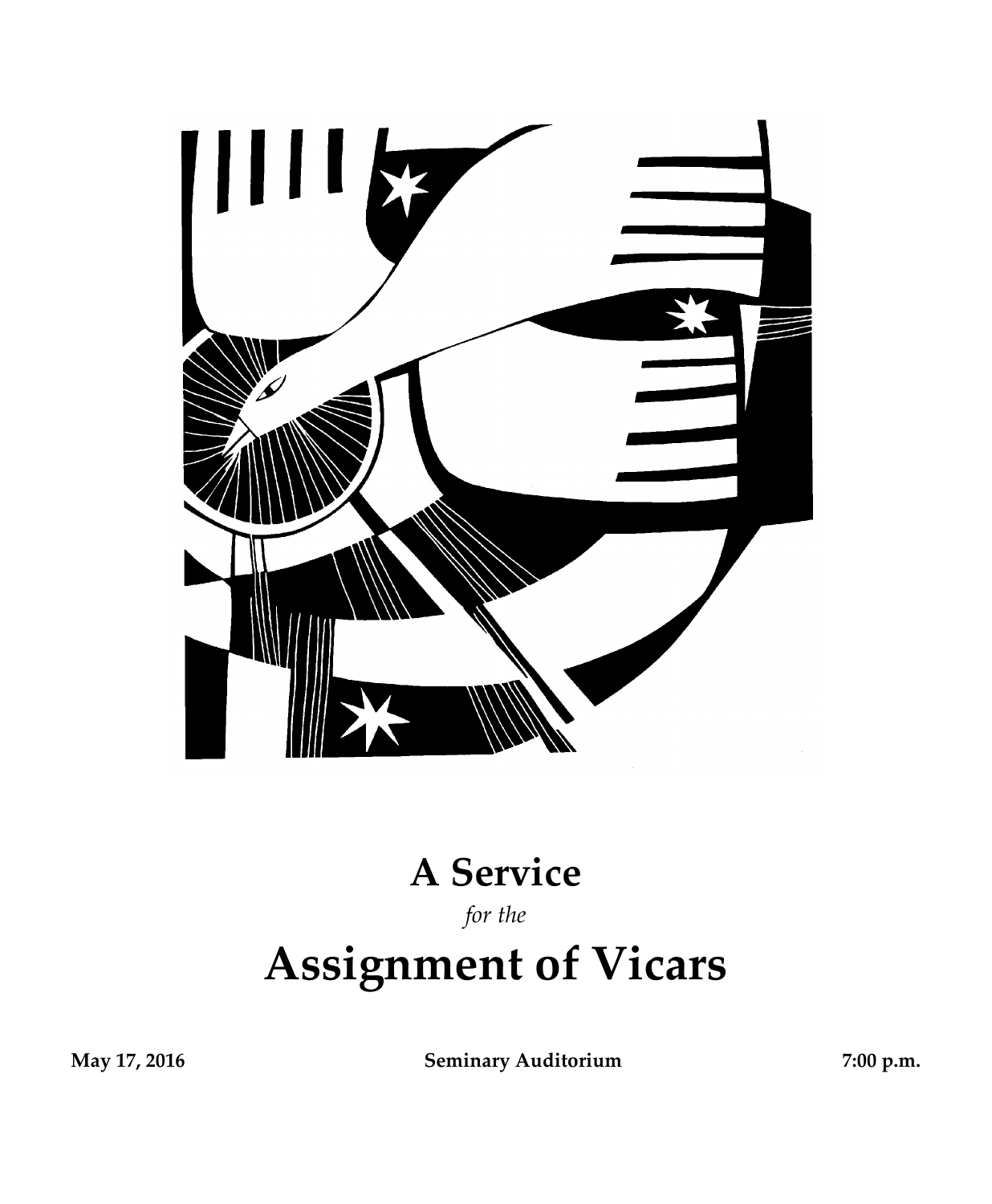

# **Order of Service**

- 1. I hear the Savior calling! The gospel comes to me. My eyes once closed in blindness Are opened now to see That I myself was helpless To live eternally, But, dying, Christ did save me, And now he calls for me!
- 3. I hear the Savior calling! He changes hearts for me. From door to door I witness To share my Savior's plea; Yet nothing can be added, No word on bended knee, Beyond the simple gospel— My Savior calls for me!

### **HYMN I Hear the Savior Calling** *Christian Worship* 560

- 2. I hear the Savior calling! He gives this charge to me: To serve the best I'm able, What e'er the call may be. Thus hand in hand with others Who share the gospel key We spread the gospel tidings— My Savior calls for me!
- 4. I hear the Savior calling! His call has urgency! Each moment souls are dying; Soon comes eternity. And so, my precious Savior, This is my humble plea: Prepare me for my mission For you are calling me!

**DEVOTION Mark 9:28-29 & Acts 1:12-16** Prof. Stephen Geiger

*The Vicar Lesson*

*Stand following the devotion.*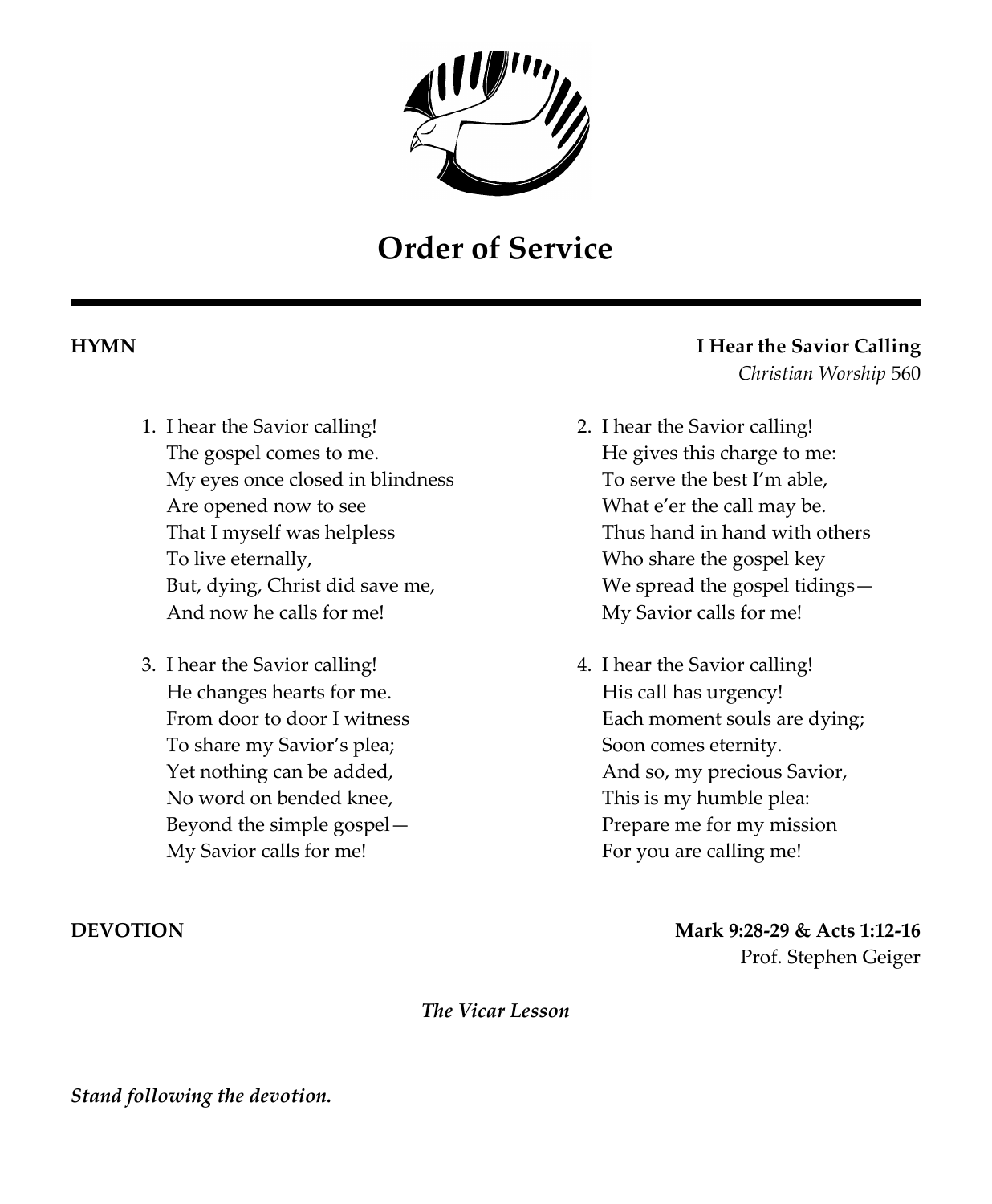#### **PRAYER**

- M: Eternal God and Father, your Son, our Lord Jesus Christ, appointed some to be prophets, some to be apostles, some to be evangelists, and some to be pastors and teachers. Pour out your Spirit on these men who desire to become pastors and present themselves today for assignment as vicars. Give them wisdom to be diligent students of your Word, zeal to serve all your people, and joy as they faithfully learn from their pastoral teachers. Keep them in your care and guide them as they complete the journey that leads to the ministry. We pray through Jesus Christ, our Lord.
- **C: Amen.** (*spoken*)

### **BLESSING**

M: The Lord bless you and keep you. The Lord make his face shine on you and be gracious to you. The Lord look on you with favor and give you peace.

**C: Amen, amen, amen.** (*sung*)

#### *Be seated.*

- 1. May the mind of Christ my Savior Live in me from day to day, By his love and power inspiring All I do or say.
- 3. May the peace of God my Father Rule my life in everything, That I may be calm to comfort Sick and sorrowing.
- 5. May I run the race before me, Strong and brave to face the foe, Looking only unto Jesus As I onward go.

### **HYMN May the Mind of Christ My Savior** *Christian Worship* 467

- 2. May the Word of God dwell richly In my heart from hour to hour, So that all may see I triumph Only through his power.
- 4. May the love of Jesus fill me As the waters fill the sea, Him exalting, self abasing This is victory!
- 6. May his spirit live within me As I seek the lost to win, And may they forget the channel, Seeing only him.